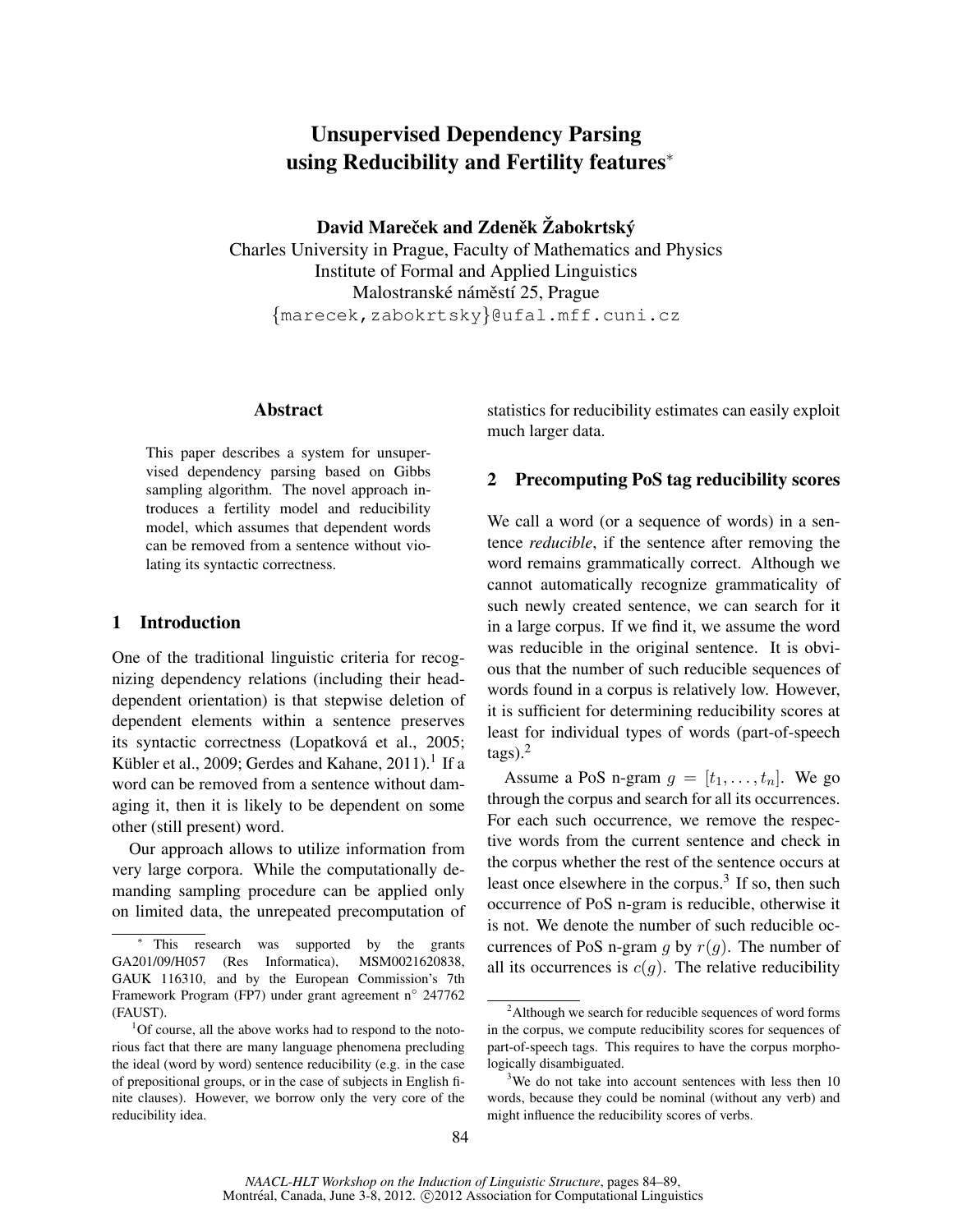| unigrams      | R    | bigrams       | R    | trigrams    | R    |
|---------------|------|---------------|------|-------------|------|
| <b>VB</b>     | 0.04 | <b>VBN IN</b> | 0.00 | IN DT JJ    | 0.00 |
| TO            | 0.07 | <b>IN DT</b>  | 0.02 | JJ NN IN    | 0.00 |
| IN            | 0.11 | NN IN         | 0.04 | NN IN NNP   | 0.00 |
| <b>VBD</b>    | 0.12 | NNS IN        | 0.05 | VBN IN DT   | 0.00 |
| <sub>CC</sub> | 0.13 | <b>JJ NNS</b> | 0.07 | JJ NN.      | 0.00 |
| VBZ.          | 0.16 | $NN$ .        | 0.08 | DT JJ NN    | 0.04 |
| <b>NN</b>     | 0.22 | DT NNP        | 0.09 | DT NNP NNP  | 0.05 |
| <b>VBN</b>    | 0.24 | DT NN         | 0.09 | NNS IN DT   | 0.14 |
|               | 0.32 | $NN$ .        | 0.11 | NNP NNP.    | 0.15 |
| <b>NNS</b>    | 0.38 | DT JJ         | 0.13 | NN IN DT    | 0.23 |
| DT            | 0.43 | JJ NN         | 0.14 | NNP NNP,    | 0.46 |
| <b>NNP</b>    | 0.78 | $NNP$ .       | 0.15 | IN DT NNP   | 0.55 |
| IJ            | 0.84 | NN NN         | 0.22 | DT NN IN    | 0.59 |
| <b>RB</b>     | 2.07 | IN NN         | 0.67 | NNP NNP NNP | 0.64 |
| $\cdot$       | 3.77 | NNP NNP       | 0.76 | IN DT NN    | 0.80 |
| CD            | 55.6 | IN NNP        | 1.81 | IN NNP NNP  | 4.27 |

Table 1: Reducibility scores of the most frequent PoS tag English n-grams.

 $R(g)$  of a PoS n-gram g is then computed as

$$
R(g) = \frac{1}{N} \frac{r(g) + \sigma_1}{c(g) + \sigma_2},\tag{1}
$$

where the normalization constant  $N$ , which expresses relative reducibility over all the PoS n-grams (denoted by  $G$ ), causes the scores are concentrated around the value 1.

$$
N = \frac{\sum_{g \in G} (r(g) + \sigma_1)}{\sum_{g \in G} (c(g) + \sigma_2)}
$$
(2)

Smoothing constants  $\sigma_1$  and  $\sigma_2$ , which prevent reducibility scores from being equal to zero, are set as follows: <sup>4</sup>

$$
\sigma_1 = \frac{\sum_{g \in G} r(g)}{\sum_{g \in G} c(g)}, \qquad \sigma_2 = 1 \tag{3}
$$

Table 1 shows reducibility scores of the most frequent English PoS n-grams. If we consider only unigrams, we can see that the scores for verbs are often among the lowest. Verbs are followed by prepositions and nouns, and the scores for adjectives and adverbs are very high for all three examined languages. That is desired, because the reducible unigrams will more likely become leaves in dependency trees.

### 3 Dependency Models

We introduce a new generative model that is different from the widely used Dependency Model with

Valence (DMV).<sup>5</sup> Our generative model introduces *fertility* of a node. For a given head, we first generate the number of its left and right children (*fertility model*) and then we fill these positions by generating its individual dependents (*edge model*). If a zero fertility is generated, the head becomes a leaf.

Besides the fertility model and the edge model, we use two more models (*subtree model* and *distance model*), which force the generated trees to have more desired shape.

#### 3.1 Fertility model

We express a fertility of a node by a pair of numbers: the number of its left dependents and the number of its right dependents.<sup>6</sup> Fertility is conditioned by part-of-speech tag of the node and it is computed following the Chinese restaurant process.<sup>7</sup> The formula for computing probability of fertility  $f_i$  of a word on the position  $i$  in the corpus is as follows:

$$
P_f(f_i|t_i) = \frac{c^{-i}("t_i, f_i") + \alpha P_0(f_i)}{c^{-i}("t_i") + \alpha}, \qquad (4)
$$

where  $t_i$  is part-of-speech tag of the word on the position *i*,  $c^{-i}$ (" $t_i, f_i$ ") stands for the count of words with PoS tag  $t_i$  and fertility  $f_i$  in the history, and  $P_0$  is a prior probability for the given fertility which depends on the total number of node dependents denoted by  $|f_i|$  (the sum of numbers of left and right dependents):

$$
P_0(f_i) = \frac{1}{2|f_i|+1} \tag{5}
$$

This prior probability has a nice property: for a given number of nodes, the product of fertility probabilities over all the nodes is equal for all possible dependency trees. This ensures balance of this model during inference.

<sup>&</sup>lt;sup>4</sup>This setting causes that even if a given PoS n-gram is not reducible anywhere in the corpus, its reducibility score is  $1/(c(g) + 1).$ 

<sup>&</sup>lt;sup>5</sup>In DMV (Klein and Manning, 2004) and in the extended model EVG (Headden III et al., 2009), there is a *STOP* sign indicating that no more dependents in a given direction will be generated. Given a certain head, all its dependents in left direction are generated first, then the *STOP* sign in that direction, then all its right dependents and then *STOP* in the other direction. This process continues recursively for all generated dependents.

<sup>6</sup> For example, fertility "1-3" means that the node has one left and three right dependents, fertility "0-0" indicates that it is a leaf.

 $7$ If a specific fertility has been frequent for a given PoS tag in the past, it is more likely to be generated again.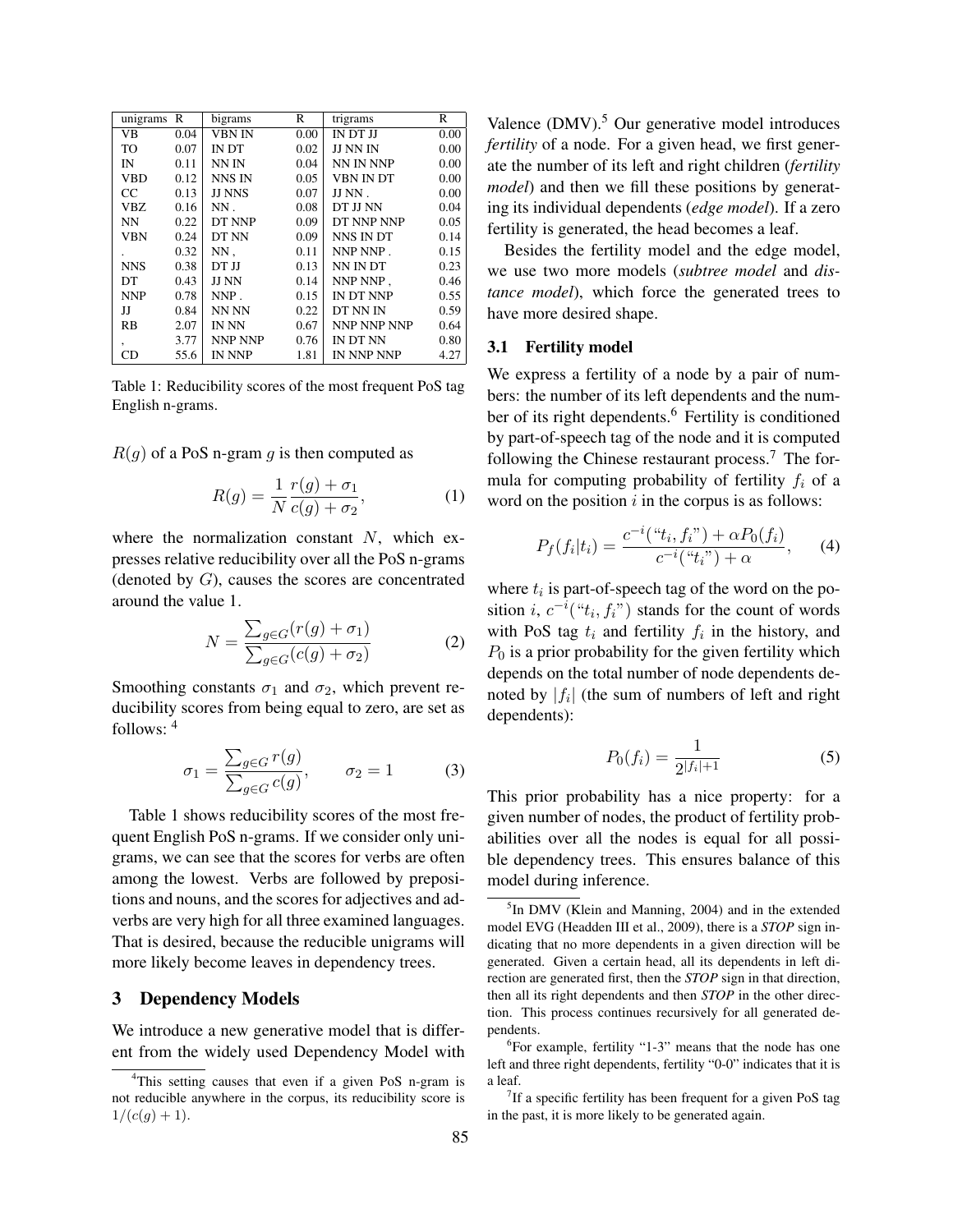Besides the basic fertility model, we introduce also an extended fertility model, which uses frequency of a given word form for generating number of children. We assume that the most frequent words are mostly function words (e.g. determiners, prepositions, auxiliary verbs, conjunctions). Such words tend to have a stable number of children, for example (i) some function words are exclusively leaves, (ii) prepositions have just one child, and (iii) attachment of auxiliary verbs depends on the annotation style, but number of their children is also not very variable. The higher the frequency of a word form, the higher probability mass is concentrated on one specific number of children and the lower Dirichlet hyperparameter  $\alpha$  in Equation 4 is needed. The extended fertility is described by equation

$$
P'_{f}(f_i|t_i, w_i) = \frac{c^{-i}("t_i, f_i") + \frac{\alpha_e}{F(w_i)}P_0(f_i)}{c^{-i}("t_i") + \frac{\alpha_e}{F(w_i)}}, \quad (6)
$$

where  $F(w_i)$  is a frequency of the word  $w_i$ , which is computed as a number of words  $w_i$  in our corpus divided by number of all words.

#### 3.2 Edge model

After the fertility (number of left and right dependents) is generated, the individual slots are filled using the *edge model*. A part-of-speech tag of each dependent is conditioned by part-of-speech tag of the head and the edge direction (position of the dependent related to the head).<sup>8</sup>

Similarly as for the fertility model, we employ Chinese restaurant process to assign probabilities of individual dependent.

$$
P_e(t_j|t_i, d_j) = \frac{c^{-i}("t_i, t_j, d_j") + \beta}{c^{-i}("t_i, d_j") + \beta|T|}, \quad (7)
$$

where  $t_i$  and  $t_j$  are the part-of-speech tags of the head and the generated dependent respectively;  $d_i$  is a direction of edge between the words  $i$  and  $j$ , which can have two values: *left* and *right*.  $c^{-i}("t_i, t_j, d_j")$ stands for the count of edges  $t_i \leftarrow t_j$  with the direction  $d_i$  in the history, |T| is a number of unique tags in the corpus and  $\beta$  is a Dirichlet hyperparameter.

#### 3.3 Distance model

*Distance model* is an auxiliary model that prevents the resulting trees from being too flat. $9$  This simple model says that shorter edges are more probable than longer ones. We define probability of a distance between a word and its parent as its inverse value,  $10$ which is then normalized by the normalization constant  $\epsilon_d$ .

$$
P_d(i,j) = \frac{1}{\epsilon_d} \left( \frac{1}{|i-j|} \right)^{\gamma}
$$
 (8)

The hyperparameter  $\gamma$  determines the weight of this model.

#### 3.4 Subtree model

The subtree model uses the reducibility measure. It plays an important role since it forces the reducible words to be leaves and reducible n-grams to be subtrees. Words with low reducibility are forced towards the root of the tree. We define  $desc(i)$  as a sequence of tags  $[t_1, \ldots, t_r]$  that corresponds to all the descendants of the word  $w_i$  including  $w_i$ , i.e. the whole subtree of  $w_i$ . The probability of such subtree is proportional to its reducibility  $R(desc(i))$ . The hyperparameter  $\delta$  determines the weight of the model;  $\epsilon_s$  is a normalization constant.

$$
P_s(i) = \frac{1}{\epsilon_s} R (desc(i))^{\delta} \tag{9}
$$

#### 3.5 Probability of the whole treebank

We want to maximize the probability of the whole generated treebank, which is computed as follows:

$$
P_{treebank} = \prod_{i=1}^{n} (P'_f(f_i|t_i, w_i)
$$
 (10)

$$
P_e(t_i|t_{\pi(i)}, d_i) \tag{11}
$$

$$
P_d(i, \pi(i))\tag{12}
$$

$$
P_s(i)),\tag{13}
$$

where  $\pi(i)$  denotes the parent of the word on the position i. We multiply the probabilities of fertility, edge, distance from parent, and subtree over all

<sup>&</sup>lt;sup>8</sup>For the edge model purposes, the PoS tag of the technical root is set to '<root>' and it is in the zero-th position in the sentence, so the head word of the sentence is always its right dependent.

<sup>&</sup>lt;sup>9</sup>Ideally, the distance model would not be needed, but experiments showed that it helps to infer better trees.

<sup>&</sup>lt;sup>10</sup>Distance between any word and the technical root of the dependency tree was set to 10. Since each technical root has only one dependent, this value does not affect the model.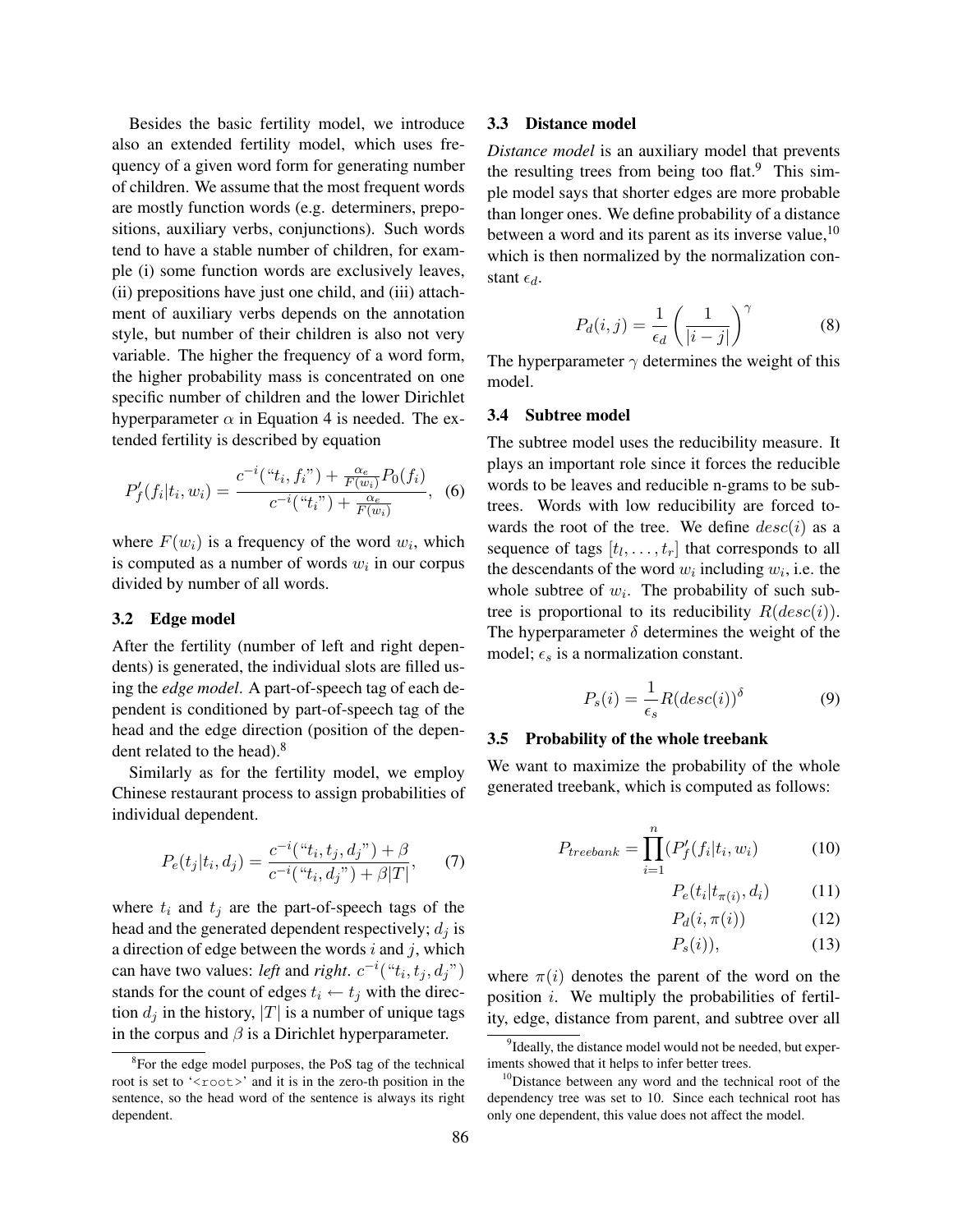

Figure 1: Arrow and bracketing notation of a projective dependency tree.

words (nodes) in the corpus. The extended fertility model  $P'_f$  can be substituted by its basic variant  $P_f$ .

### 4 Sampling algorithm

For stochastic searching for the most probable dependency trees, we employ Gibbs sampling, a standard Markov Chain Monte Carlo technique (Gilks et al., 1996). In each iteration, we loop over all words in the corpus in a random order and change the dependencies in their neighborhood (a small change described in Section 4.2). In the end, "average" trees based on the whole sampling are built.

### 4.1 Initialization

Before the sampling starts, we initialize the projective trees randomly in a way that for each sentence, we choose randomly one word as the head and attach all other words to it.<sup>11</sup>

### 4.2 Small Change Operator

We use the bracketing notation for illustrating the small change operator. Each projective dependency tree consisting of  $n$  words can be expressed by  $n$ pairs of brackets. Each bracket pair belongs to one node and delimits its descendants from the rest of the sentence. Furthermore, each bracketed segment contains just one word that is not embedded deeper; this node is the segment head. An example of this notation is in Figure 1.

The small change is then very simple. We remove one pair of brackets and add another, so that the conditions defined above are not violated. An example of such change is in Figure 2.

From the perspective of dependency structures, the small change can be described as follows:

| (((The) dog) was in ((the) park) )                                                                                                                                                                                                                   |
|------------------------------------------------------------------------------------------------------------------------------------------------------------------------------------------------------------------------------------------------------|
| $(((The) dog)(was)$ in $((the) park)$ (.))<br>$(((The) dog) was (in)((the) park) (.))$<br>$\left(\left(\frac{7}{1}he\right) dog\right)$ was in ((the) park) (.))<br>(((The) dog) was (in ((the) park) (.))<br>(((The) dog) was (in ((the) park) (.)) |
|                                                                                                                                                                                                                                                      |

Figure 2: An example of small change in a projective tree. The bracket (in the park) is removed and there are five possibilities how to replace it.

1. Pick a random non-root word w (the word *in* in our example) and find its parent p (the word *was*).

2. Find all other children of  $w$  and  $p$  (the words *dog*, *park*, and *.*) and denote this set by C.

3. Choose the new head out of  $w$  and  $p$ . Mark the new head as  $q$  and the second candidate as  $d$ . Attach  $d$  to  $q$ .

4. Select a neighborhood  $D$  adjacent to the word d as a continuous subset of  $C$  and attach all words from  $D$  to  $d$ .  $D$  may be also empty.

5. Attach the remaining words from  $C$  that were not in  $D$  to the new head  $g$ .

### 4.3 Building "average" trees

The "burn-in" period is set to 10 iterations. After this period, we begin to count how many times an edge occurs at a particular location in the corpus. This counts are collected over the whole corpus with the collection-rate  $0.01$ .<sup>12</sup>

When the sampling is finished, the final dependency trees are built using such edges that belonged to the most frequent ones during the sampling. We employ the maximum spanning tree (MST) algorithm (Chu and Liu, 1965) to find them.<sup>13</sup> Tree projectivity is not guaranteed by the MST algorithm.

### 5 Experiments

We evaluated our parser on 10 treebanks included in the WILS shared-task data. Similarly to some previous papers on unsupervised parsing (Gillenwater et al., 2011; Spitkovsky et al., 2011), the tuning experiments were performed on English only. We used

 $11$ More elaborated methods for generating random trees converges to similar results. Therefore we conclude that the choice of the initialization mechanism is not so important here.

 $12$ After each small change is made, the edges from the whole corpus are collected with a probability 0.01.

<sup>&</sup>lt;sup>13</sup>The weights of edges needed in MST algorithm correspond to the number of times they were present during the sampling.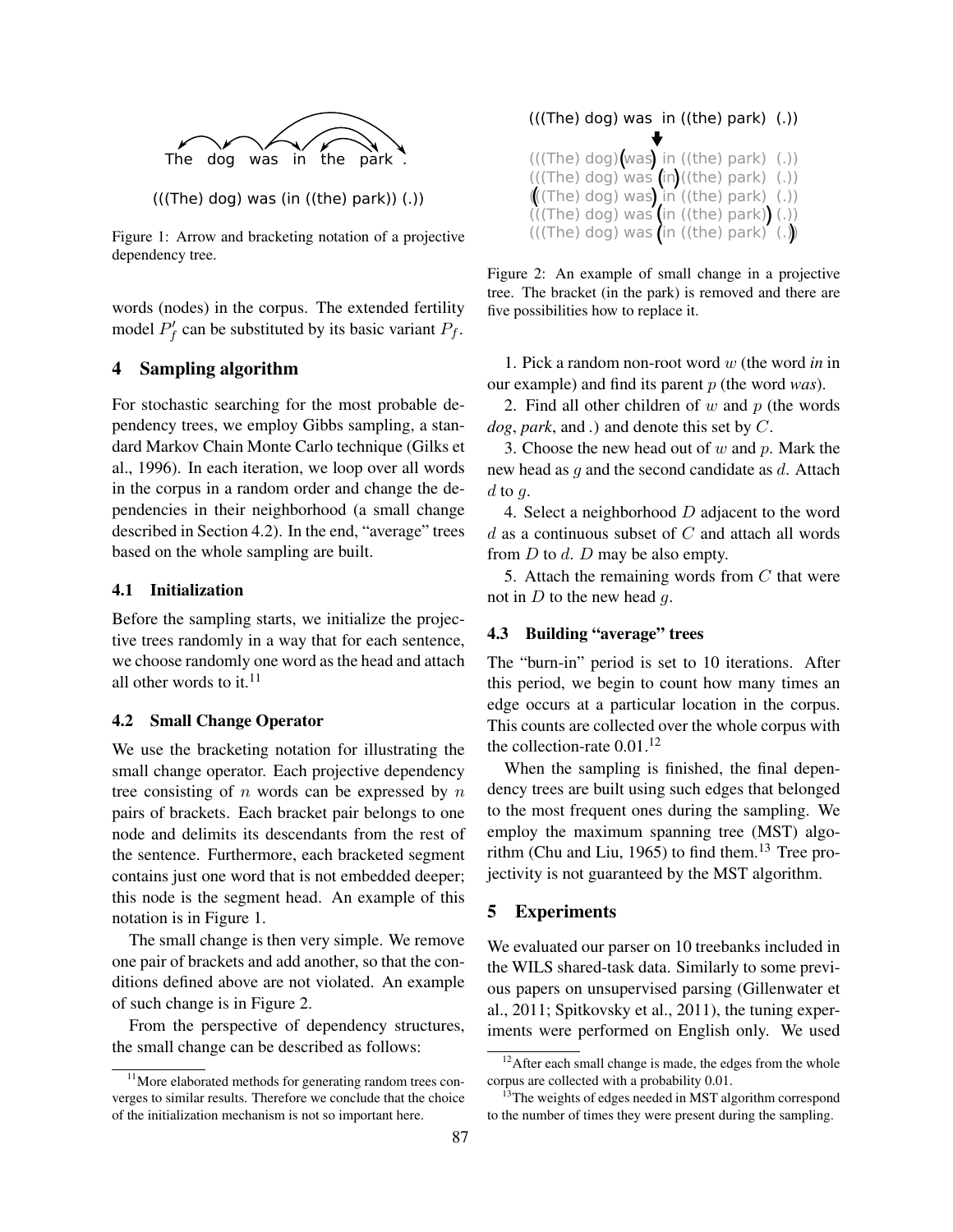|               | language tokens (mil.) |            | language tokens (mil.) |
|---------------|------------------------|------------|------------------------|
| Arabic        | 19.7                   | English    | 85.0                   |
| <b>Basque</b> | 14.1                   | Portuguese | 31.7                   |
| Czech         | 20.3                   | Slovenian  | 13.7                   |
| Danish        | 15.9                   | Swedish    | 19.2                   |
| Dutch         | 27.1                   |            |                        |

Table 2: Wikipedia texts statistics

English development data for checking functionality of the individual models and for optimizing hyperparameter values. The best configuration of the parser achieved on English was then used for parsing all other languages. This simulates the situation in which we have only one treebank (English) on which we can tune our parser and we want to parse other languages for which we have no manually annotated treebanks.

### 5.1 Data

For each experiment, we need two kinds of data: a smaller treebank, which is used for sampling and for evaluation, and a large corpus, from which we compute n-gram reducibility scores. The induction of dependency trees and evaluation is done only on WILS testing data.

For obtaining reducibility scores, we used Wikipedia articles downloaded by Majliš and  $\check{Z}$ abokrtský (2012). Their statistics across languages are showed in Table 2. To make them useful, the necessary preprocessing steps must have been done. The texts were first automatically segmented and tokenized<sup>14</sup> and then they were part-of-speech tagged by TnT tagger (Brants, 2000), which was trained on the respective WILS training data. The quality of such tagging is not very high, since we do not use any lexicons $15$  or pretrained models. However, it is sufficient for obtaining good reducibility scores.

### 5.2 Setting the hyperparameters

The applicability of individual models and their parameters were tested on English development data and full part-of-speech tags. The four hyperparameters  $\alpha$  (fertility model),  $\beta$  (edge model),  $\gamma$  (distance model), and  $\delta$  (subtree model), were set by a grid search algorithm, which found the following optimal values:

$$
\alpha_e = 0.01, \quad \beta = 1, \quad \gamma = 1.5, \quad \delta = 1
$$

#### 5.3 Results

The best setting from the experiments on English is now used for evaluating our parser across all WILS treebanks. Besides using the standard part-ofspeech tags (POS), the experiments were done also on coarse tags (CPOS) and universal tags (UPOS). From results presented in Table 3, it is obvious that our systems outperforms all the given baselines considering the average scores across all the testing languages. However, it is important to note that we used an additional source of information, namely large unannotated corpora for computing reducibility scores, while the baseline system (Gillenwater et al., 2011) use only the WILS datasets.

### 6 Conclusions and Future Work

We have described a novel unsupervised dependency parsing system employing new features, such as reducibility or fertility. The reducibility scores are extracted from a large corpus, and the computationally demanding inference is then done on smaller data.

In future work, we would like to estimate the hyperparameters automatically, for example by the Metropolis-Hastings technique (Gilks et al., 1996). Furthermore, we would like to add lexicalized models and automatically induced word classes instead of the PoS tags designed by humans. Finally, we would like to move towards deeper syntactic structures, where the tree would be formed only by content words and the function words would be treated in a different way.

#### References

- Thorsten Brants. 2000. TnT A Statistical Part-of-Speech Tagger. *Proceedings of the sixth conference on Applied natural language processing*, page 8.
- Y. J. Chu and T. H. Liu. 1965. On the Shortest Arborescence of a Directed Graph. *Science Sinica*, 14:1396– 1400.

<sup>&</sup>lt;sup>14</sup>The segmentation to sentences and tokenization was performed using the TectoMT framework (Popel and  $\check{Z}$ abokrtský, 2010).

<sup>&</sup>lt;sup>15</sup>Using lexicons or another pretrained models for tagging means using other sources of human annotated data, which is not allowed if we want to compare our results with others.